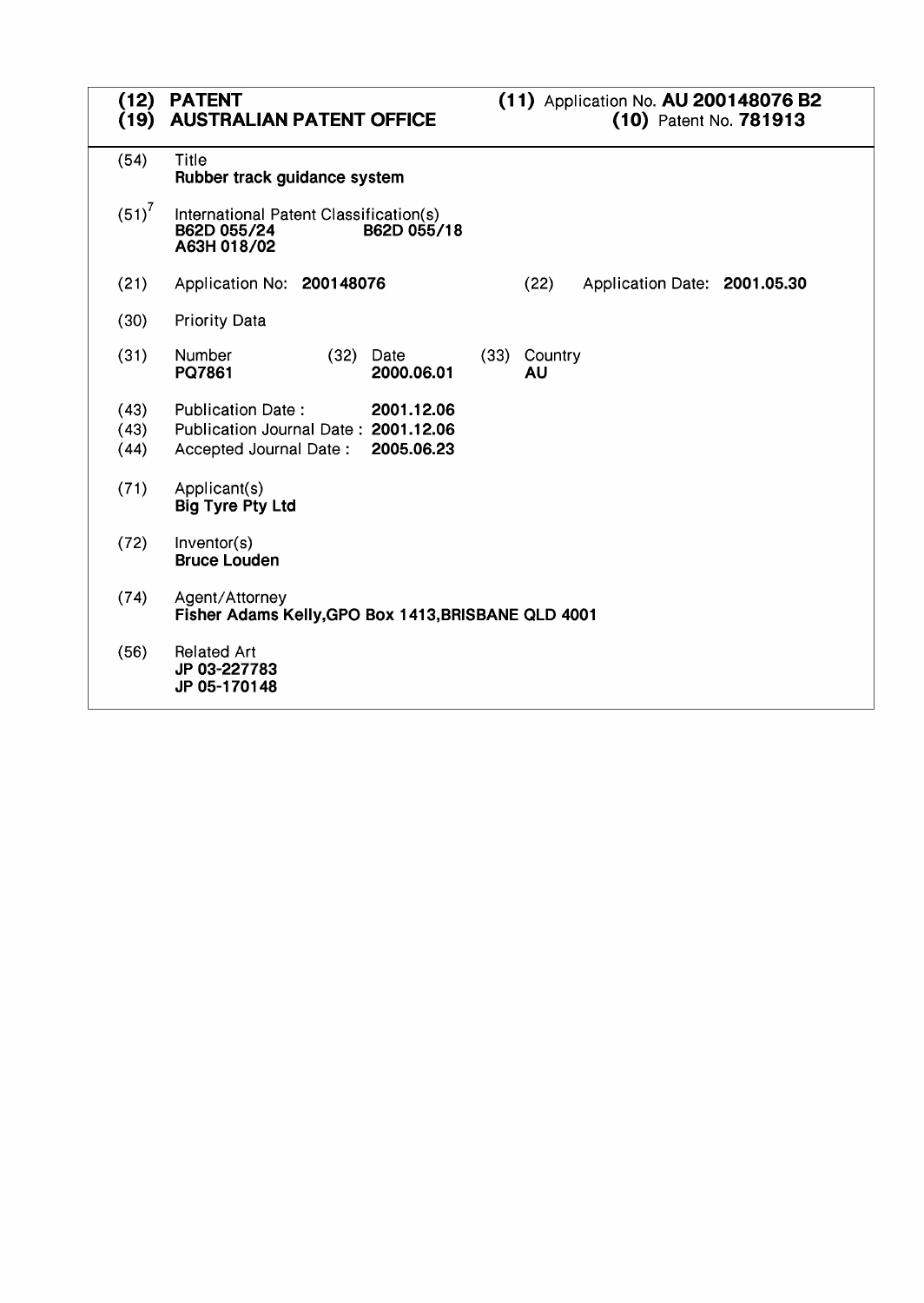### **ABSTRACT**

 $\cdots$  :

A rubber track guidance system is disclosed. The device is a continuous flexible strip  $(1, 5)$  with wings (2) and lateral grooves (3), which is adhered to the inside surface of rubber tracks  $(4)$ . The system provides lateral support for the track as it rotates around wheels  $(6, 7)$ . The system allows the track to resist lateral forces, and thereby prevents the track from coming off the wheels. This system could also be used on conveyor belts.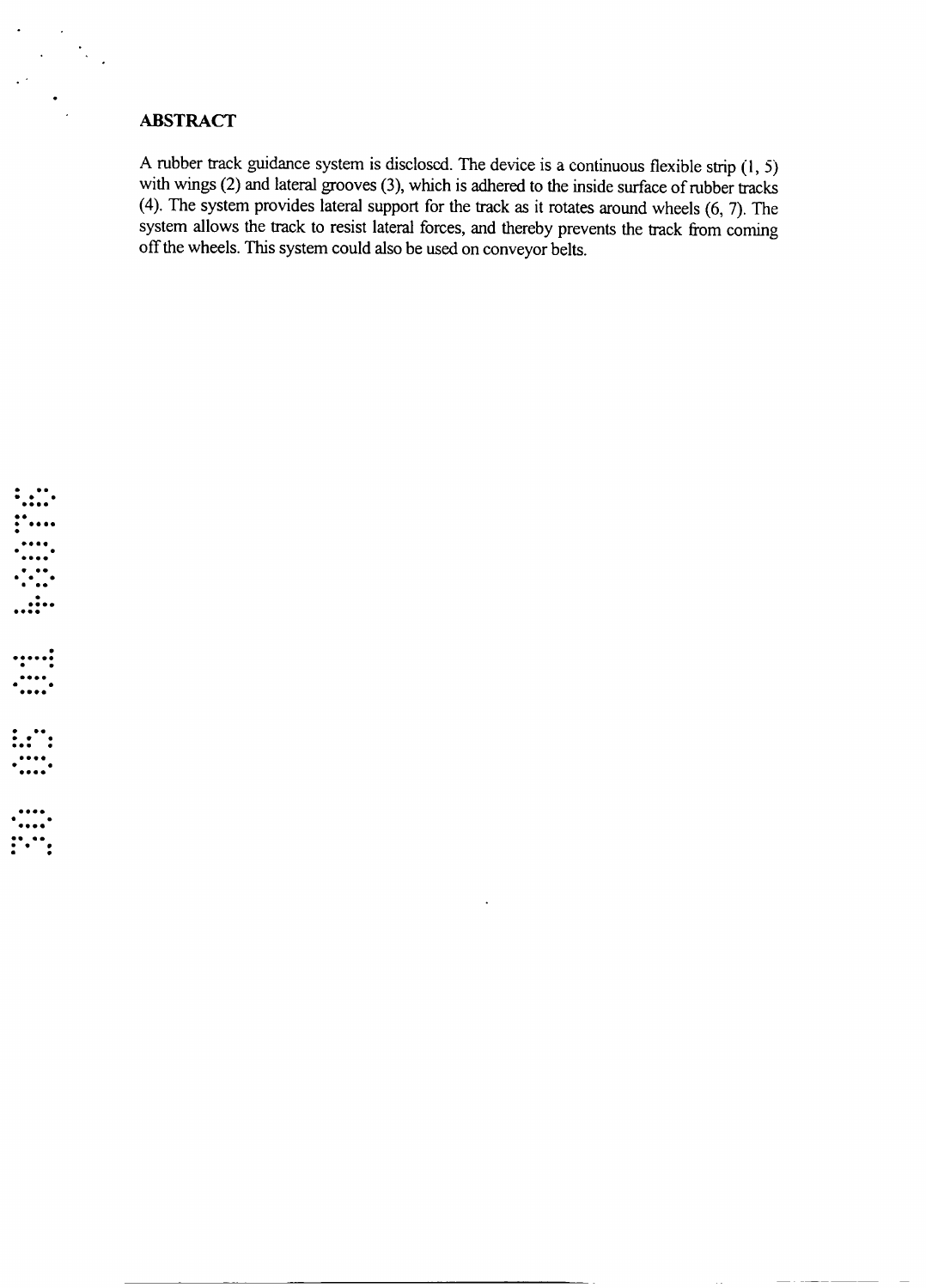*-07-6/o/*

**AUSTRALIA** Patents Act **1990**

## **COMPLETE SPECIFICATION STANDARD PATENT**

# **RUBBER TRACK GUIDANCE SYSTEM**

. . . . . .

.....;

;,∵;

<u>: . . .</u>

| IP Australia           | U<br>O<br>O<br>ರ |
|------------------------|------------------|
| Documents received on: |                  |
| 3 0 MAY 2001           | ৣ৸৽              |
| Batch No:              |                  |

The following statement is **a** full description of this invention, including the best method of performing it known to me:

 $\mathcal{L}^{\mathcal{L}}(\mathcal{L}^{\mathcal{L}}(\mathcal{L}^{\mathcal{L}}(\mathcal{L}^{\mathcal{L}}(\mathcal{L}^{\mathcal{L}}(\mathcal{L}^{\mathcal{L}}(\mathcal{L}^{\mathcal{L}}(\mathcal{L}^{\mathcal{L}}(\mathcal{L}^{\mathcal{L}}(\mathcal{L}^{\mathcal{L}}(\mathcal{L}^{\mathcal{L}}(\mathcal{L}^{\mathcal{L}}(\mathcal{L}^{\mathcal{L}}(\mathcal{L}^{\mathcal{L}}(\mathcal{L}^{\mathcal{L}}(\mathcal{L}^{\mathcal{L}}(\mathcal{L}^{\mathcal{L$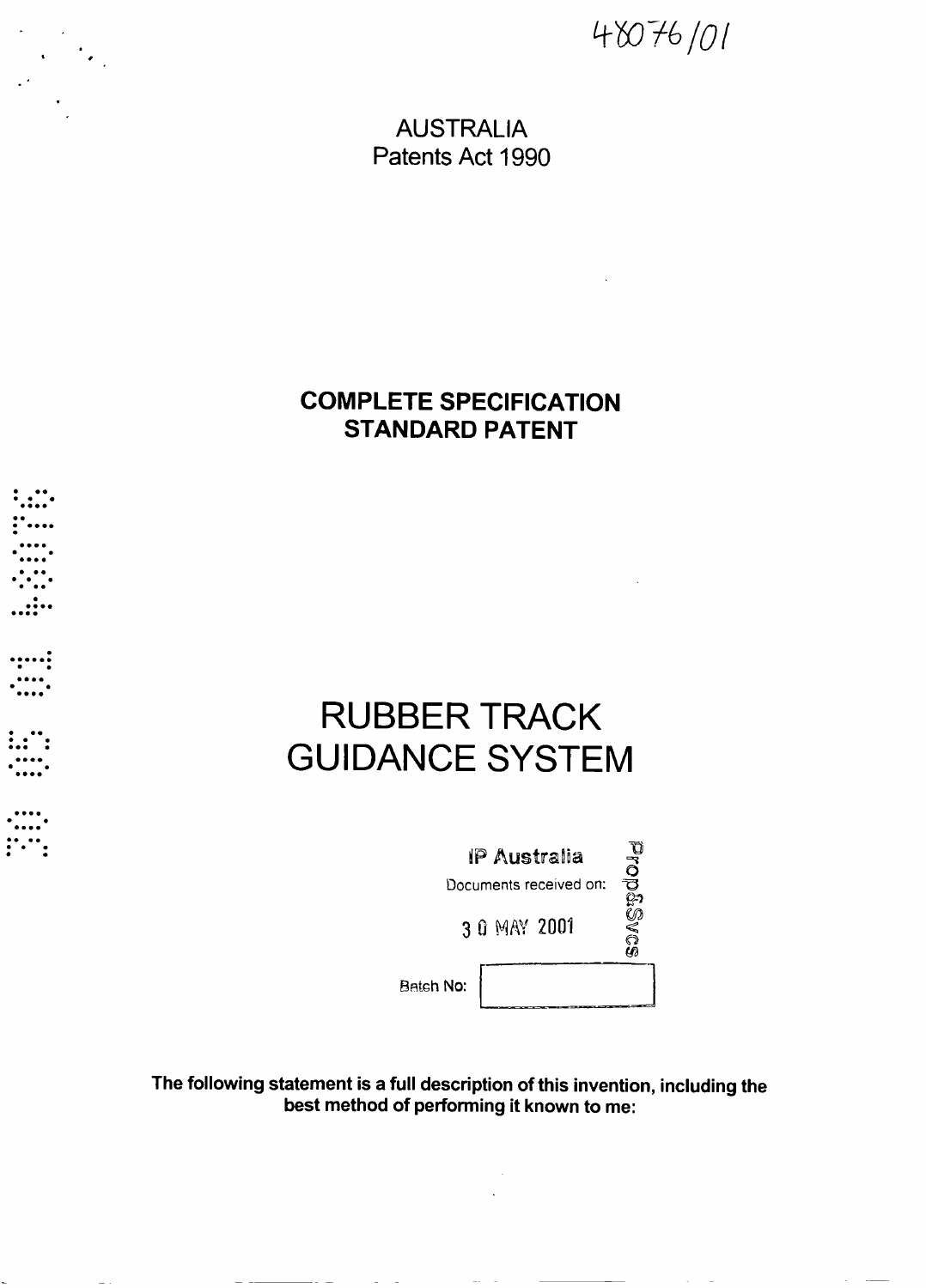#### RUBBER TRACK GUIDANCE SYSTEM

This invention relates to a novel guidance system for rubber tracks which are used on heavy transportable machinery inclusive of tractors and other prime movers.

5 Rubber tracks are used in place of tyres on tractors and in a typical example there are provided two rubber tracks with each track being located on an adjacent side of the vehicle. A conventional guidance system located on an internal surface of each rubber track comprises a row of rubber blocks which are integral with the rubber track or which may be individually attached  $10<sub>1</sub>$ thereto by use of a suitable adhesive such as rubber cement. The row of rubber blocks which were arranged in a linear arrangement maintained the rubber track on a pair of drive wheels located at the rear of the vehicle and a pair of idler wheels at the front of the vehicle with the row of blocks located in or extending into a mating groove provided between each front wheel and 15 each rear wheel. Each block in some cases was also provided with recesses at each end adjacent the base thereof. Such recesses were normally present to provide for bending or deformation of each block when travelling around corners or in the groove located between each pairof front and rearwheels.

The conventional guidance system for rubber tracks described above had a primary purpose of preventing the rubber tracks from coming off the front and rear wheels when the tracks are subject to lateral loading. Disadvantages of such conventional guidance systems included the problem that each block when attached to the internal surface of a rubber track by adhesive was susceptible to being ripped off and if each block had end

**oooo**

20

**i**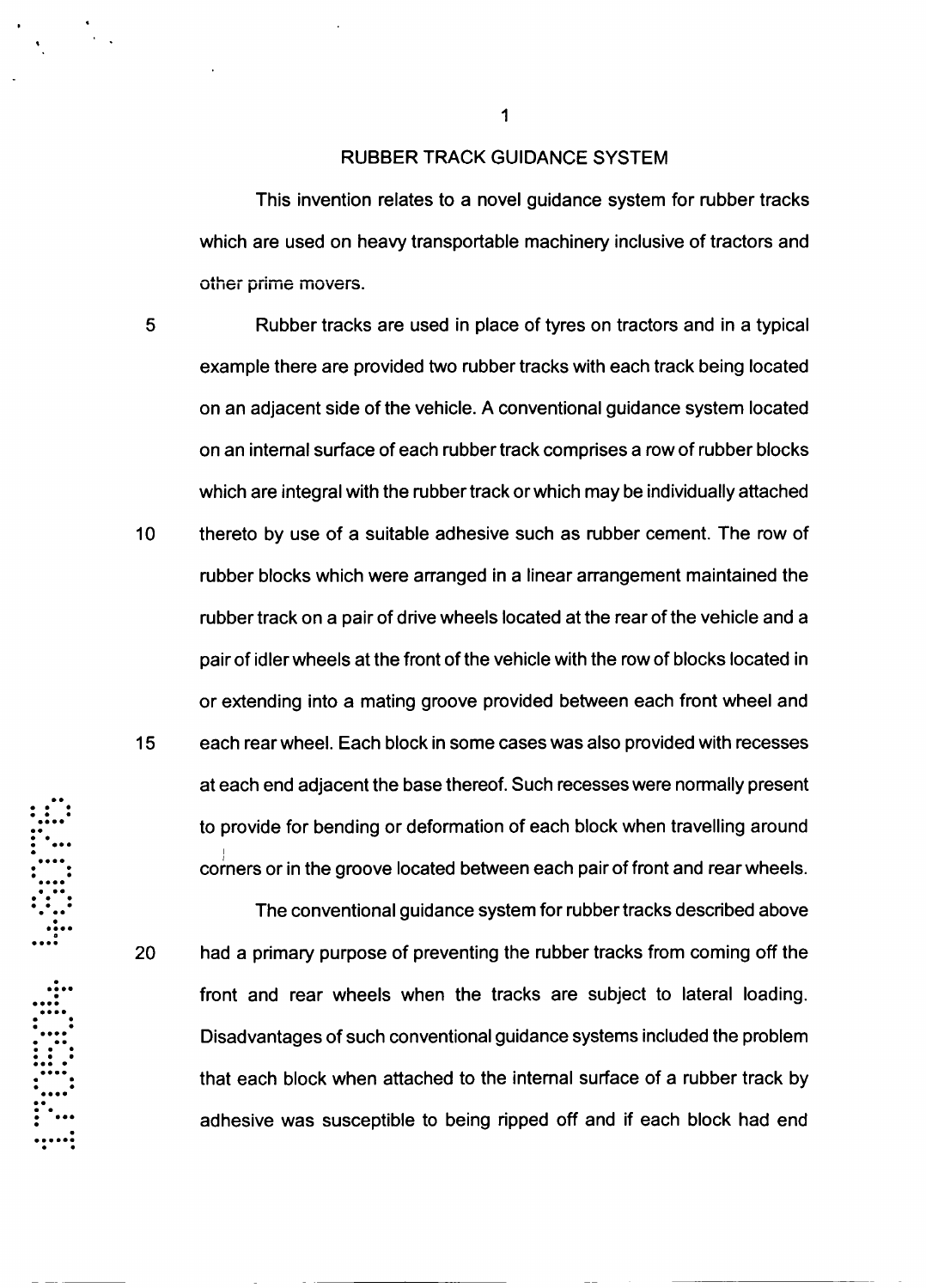recesses ripping or tearing of each block was exacerbated because such ripping or tearing usually commenced at these recesses.

If the blocks were integral with the track then when such blocks became worn the track was norally discarded because rebuilding of the 5 track using individually bonded blocks was not considered appropriate. Discarding of the worn track was an expensive exercise because new rubber track was a costly item.

It is therefore an object of the invention to provide a rubber track guidance system and a method of installation which may at least alleviate one or more of the above disadvantages of the prior art.

The guidance system of the invention comprises a continuous strip attachable to an underside of a rubber track wherein said continuous strip has a plurality of blocks separated by gaps or grooves located in the continuous strip. Such gaps or grooves may be formed by cutting the strip with a suitable cutting tool.

The grooves found in the strip open and close as the track moves around the rear and front wheels of the tractor and also in the relatively straight sections of track between the wheels as shown in the preferred embodiment.

**e**

 $10<sup>°</sup>$ 

15

20

**\*\*0\*o <sup>i</sup>**

The blocks may have any suitable shape but are preferably substantially cuboidal or in the form of a rectangular prism as shown in the :•-:"preferred embodiment. Preferably each outer surface of each block which **<sup>b</sup>0 0** may comprise a pair of end surfaces and a pair of side surfaces may taper outwardly from top to bottom also as shown in the preferred embodiment.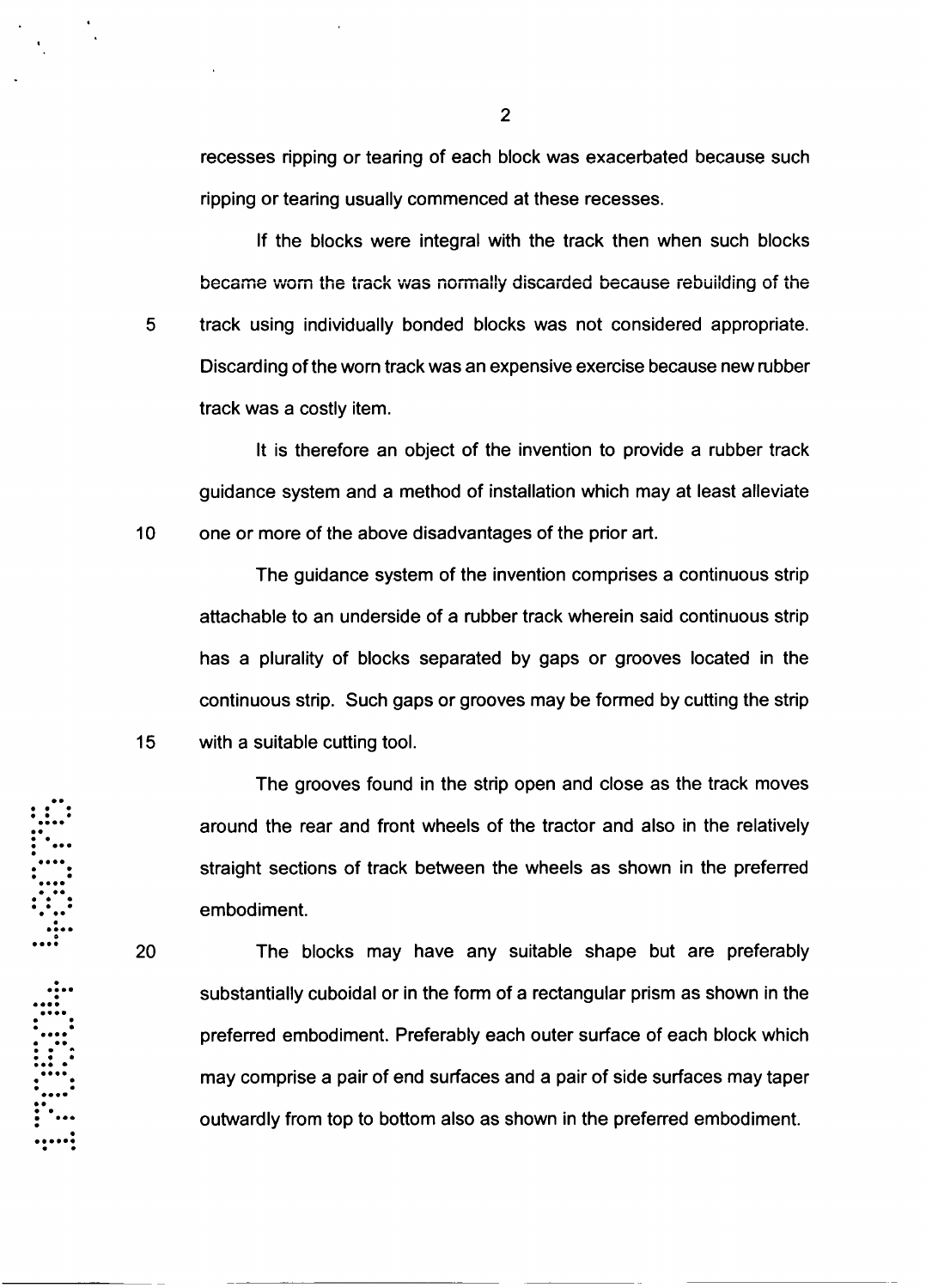The continuous strip may also be provided with a pair of longitudinal side flanges or wings also as shown in the preferred embodiment.

Reference may be made to a preferred embodiment of the invention shown in the attached drawings wherein

5

**FIG** 1 is an end elevation of the guidance system of the invention;

**FIG** 2 is a side elevation of the guidance system shown in **FIG** 1;

**FIG 3** is a plan of the guidance system shown in **FIG** 1;

**FIG** 4 is an isometric view of the guidance system shown in **FIG** 1; and

 $10<sup>°</sup>$ 

20

**FIG** 5 is an isometric view showing the guidance system attached to a pair of drive wheels located at the rear of a tractor (not shown) and a pair of idler wheels located at the front of the tractor.

As shown in the drawings, the guidance system **10** is in the form of a continuous strip 11 having a plurality of blocks 12 having an upper surface 15 13, a pair of side surfaces 14 tapering outwardly from top to bottom as shown in FIG 1 and a pair of end surfaces 15 which taper outwardly from top to bottom as shown in FIGS 2-3.

Each block 12 is separated by a gap **16** having a concave lower surface **17.** The strip 11 also has a pair of opposed side flanges or wings **18.** It will be noted that each wing 18 tapers inwardly from a region 17A adjacent the row of blocks 12 to an outer region to form a relatively narrow edge 18A.

In **FIG** 5 the strip 11 is shown bonded to an internal surface 19 of rubber track 20. This may be achieved in any suitable manner by use of rubber cement or other suitable adhesive. The blocks 12 of the strip 11 in

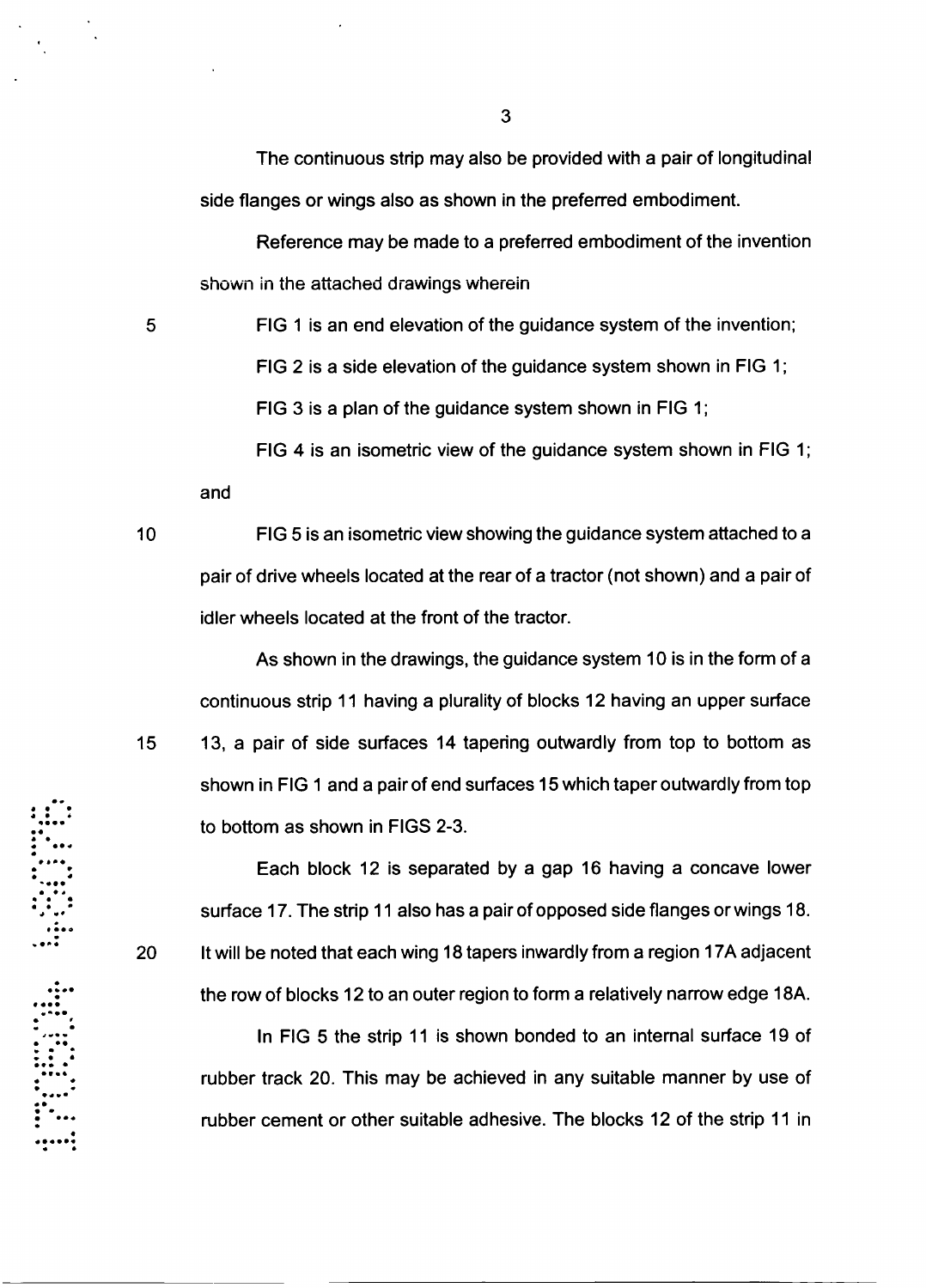use as shown in **FIG** 15 extend into a groove 21 located between a pair of drive wheels 22 located at a rear end of a tractor (not shown). The strip 11 also extends into a similar groove (not shown) located between a pair of idler wheels 23 located at a front end of the tractor. The rubber track 20 also has an outer surface 24 which may have attached thereto or have integrally

moulded therewith surface treads (not shown) well known in the art.

In use the strip 11 has the following advantages when compared to the prior art:

- $(i)$ reduces the high level of stress on the conventional rubber track generated by high loads being resisted by individual blocks bonded to the track by adhesive wherein the area of contact between each block and the track is relatively small;
	- (ii) provides a stronger and more durable guidance system in the form of a continuous strip because the requirement for individual blocks is eliminated;
	- (iii) eliminates or reduces the requirement for recesses in each block which incur excessive concentrated stress; and
- (iv) the use of tapered surfaces 12 and 14 and also the use of tapered wings 18 reduce stress concentrations being imposed **)0** on strip 11 during use.

Thus in use the continuous track of the invention distributes loads imparted to the track over a significantly greater area when compared to the case of individual blocks. This distribution of the load is also facilitated by the provision of the wings 18. These loads include high lateral forces exerted on

15

5

- 
- 
- 
-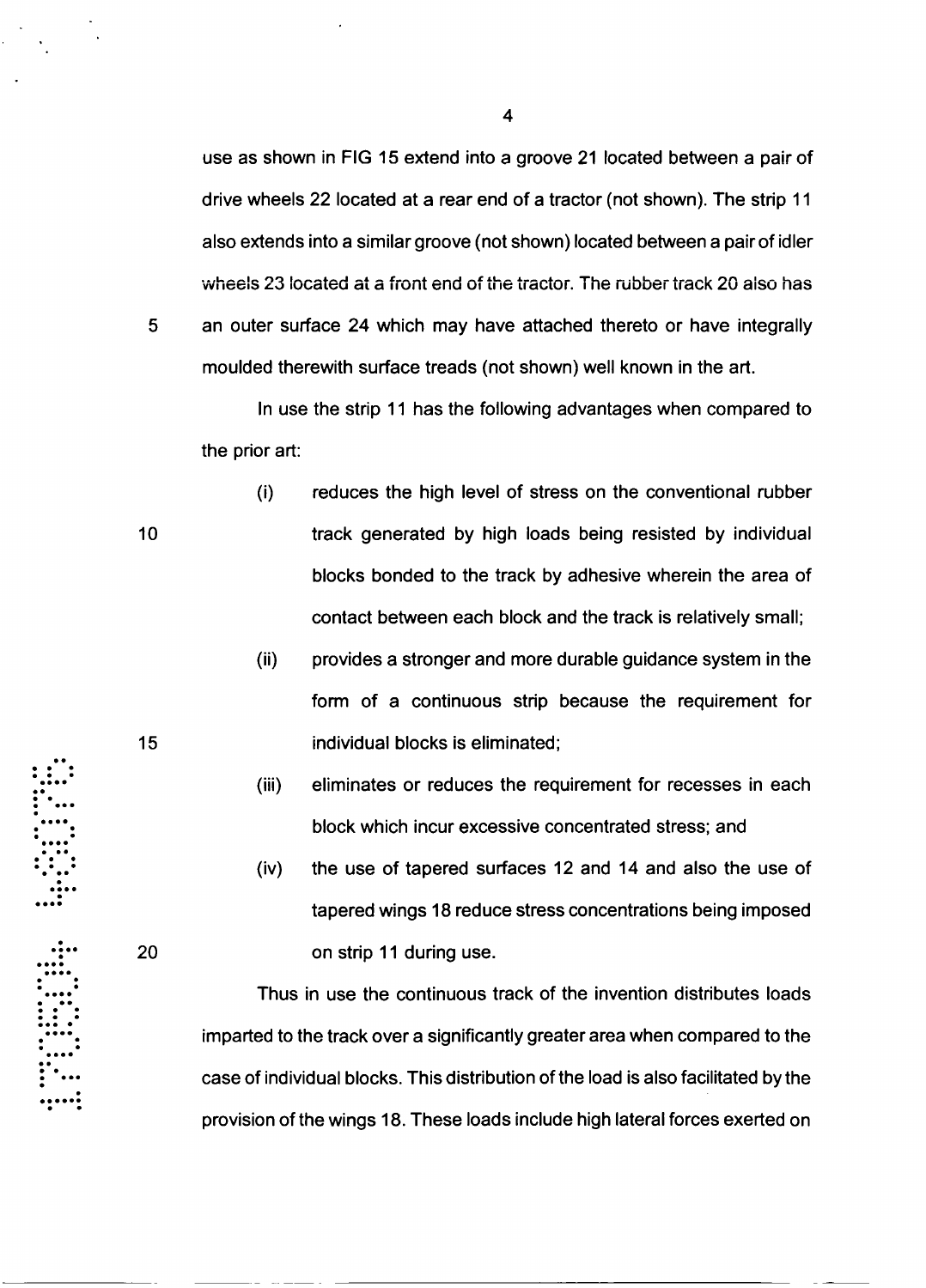the track when tractors or prime movers are working across steep slopes or making sharp turns.

The strip 11 may be formed from a plurality of sections or components which are formed together in an appropriate manner. The strip **11** may also be formed of any suitable flexible material but is suitably rubber.

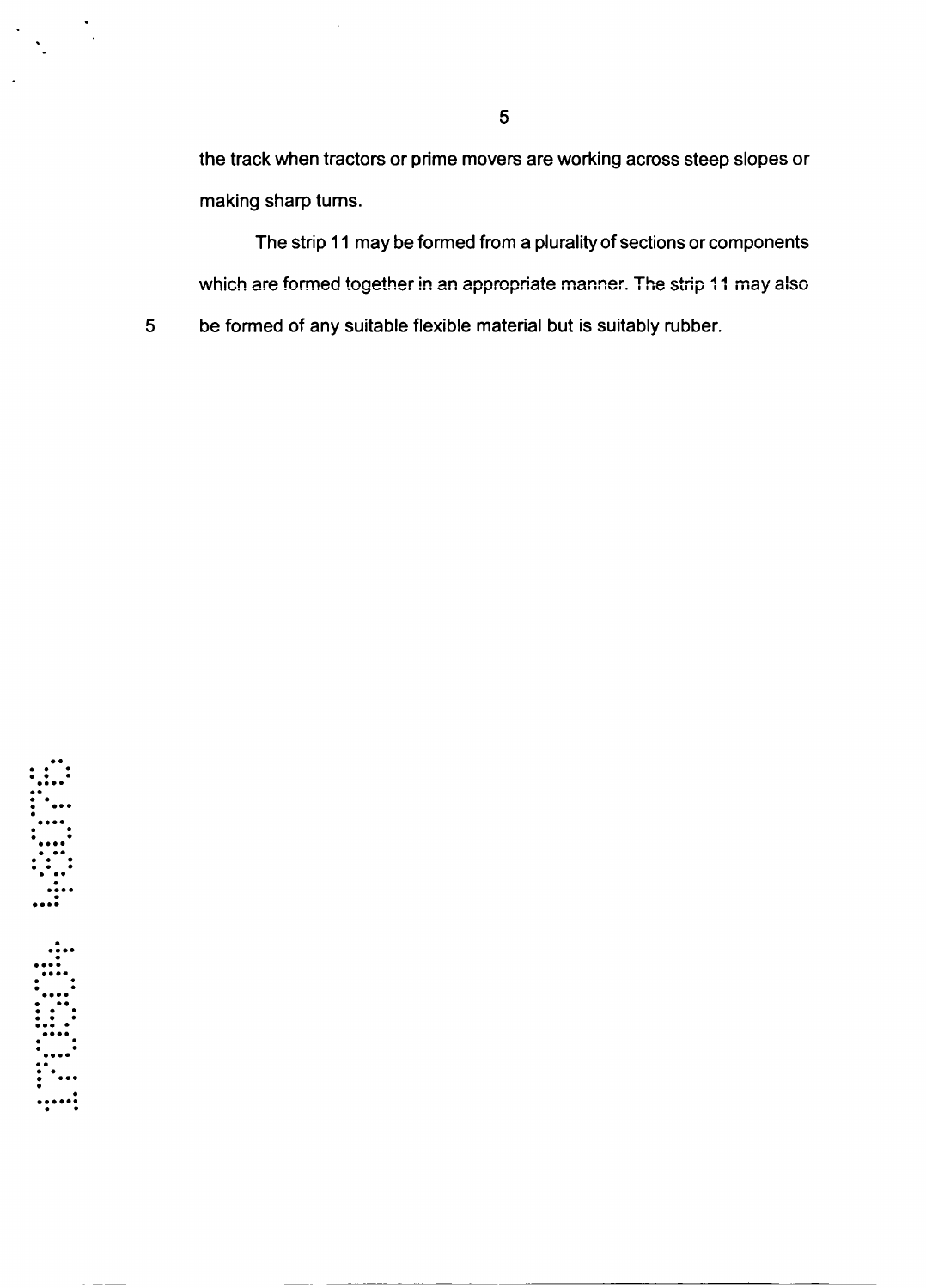#### THE CLAIMS DEFINING THE INVENTION ARE AS FOLLOWS:

1. A guidance system for a rubber track which is used for transportable machinery which is in the form of a continuous strip made of flexible material attachable to an underside of the track having a plurality or row of blocks

 $5<sup>5</sup>$ separated by gaps or grooves which open and close in use during movement of the track.

2. A guidance system as claimed in claim 1 wherein the continuous strip has a pair of side flanges or wings whereby each wing is located laterally of the plurality of blocks.

 $10<sub>1</sub>$ 3. A guidance system as claimed in claim 2 wherein each wing tapers inwardly from a region adjacent the row of blocks to an outer region to form a relatively narrow edge.

4. A guidance system as claimed in any preceding claim wherein each block is substantially cuboidal or forms substantially a rectangular prism in shape.

5. A guidance system as claimed in claim 4 wherein each block has a pair of side surfaces that taper outwardly from top to bottom.

**S6.** A guidance system as claimed in claim 4 or 5 wherein each block has a pair of end surfaces that taper outwardly from top to bottom.

20

15

7. A guidance system as claimed in any preceding claim wherein each groove has a concave base surface.

8. A rubber track for transportable heavy machinery which forms a endless belt having the guidance system of any preceding claim attached thereto.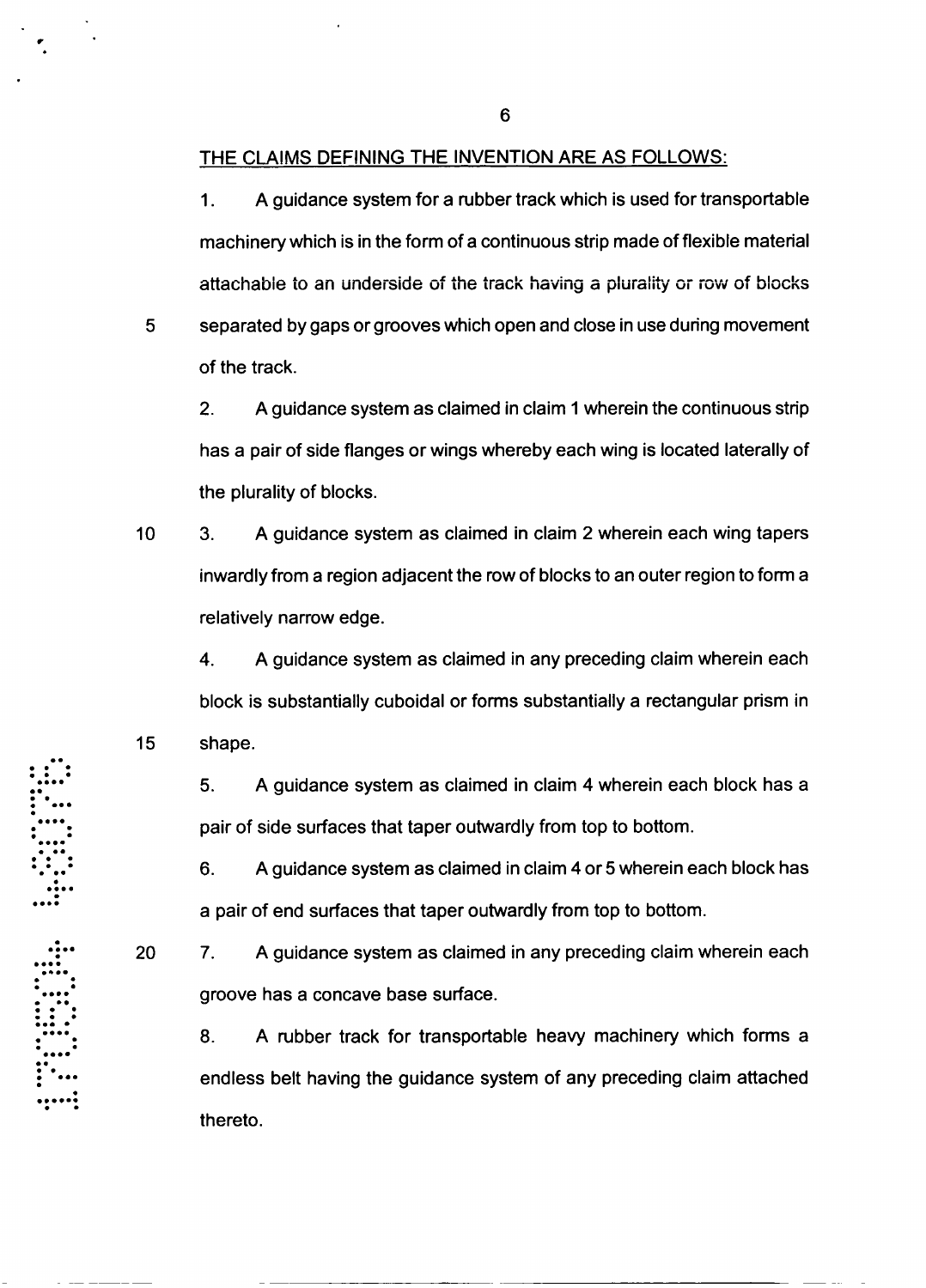**9. A** rubber track as claimed in claim **8** wherein the guidance system which forms said continuous strip is bonded to the endless belt.

**A** guidance system substantially as herein described with reference to  $10.$ the accompanying drawings.

**11. A** rubber track substantially as herein described with reference to the  $5<sup>5</sup>$ accompanying drawings.

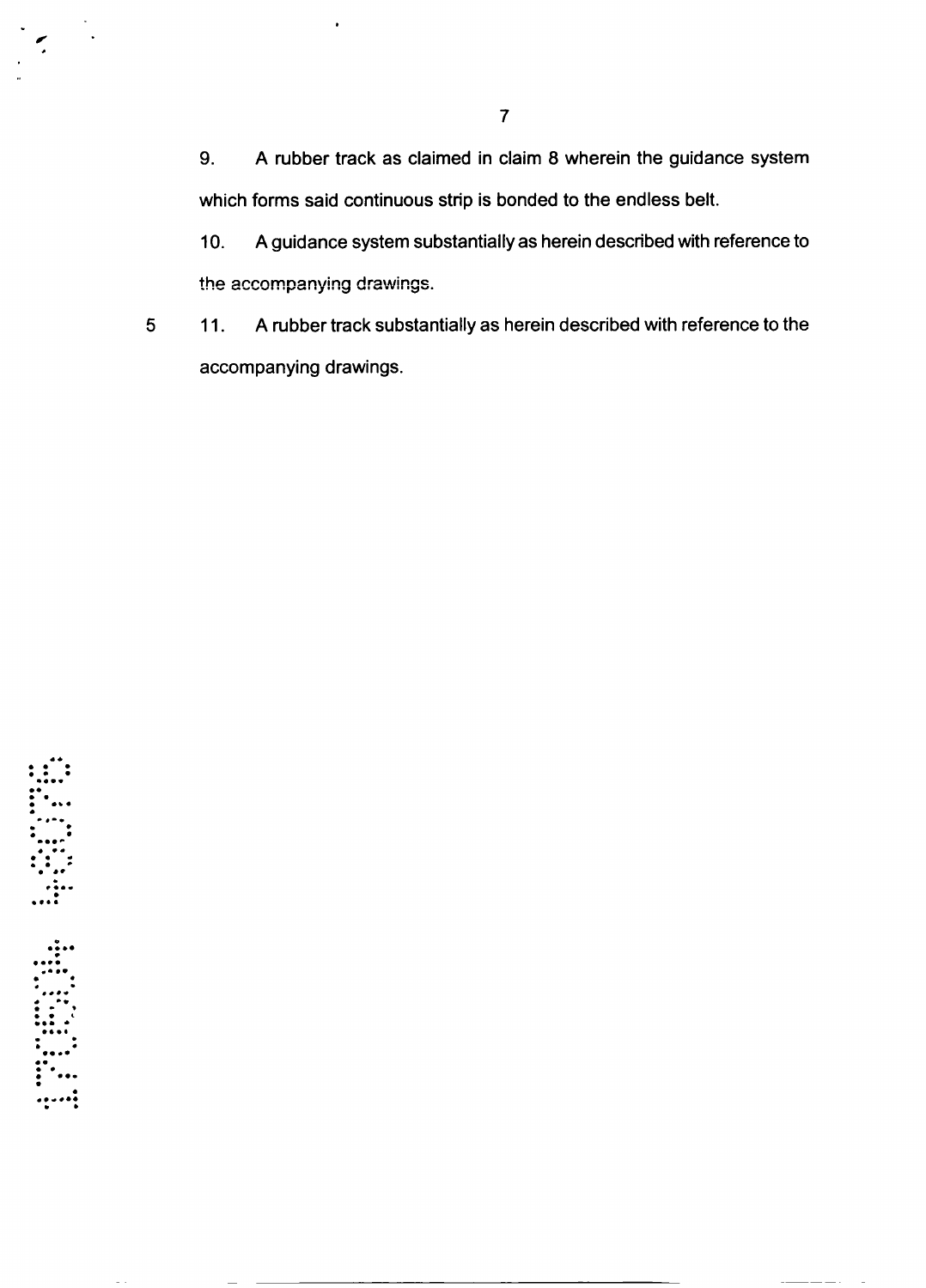